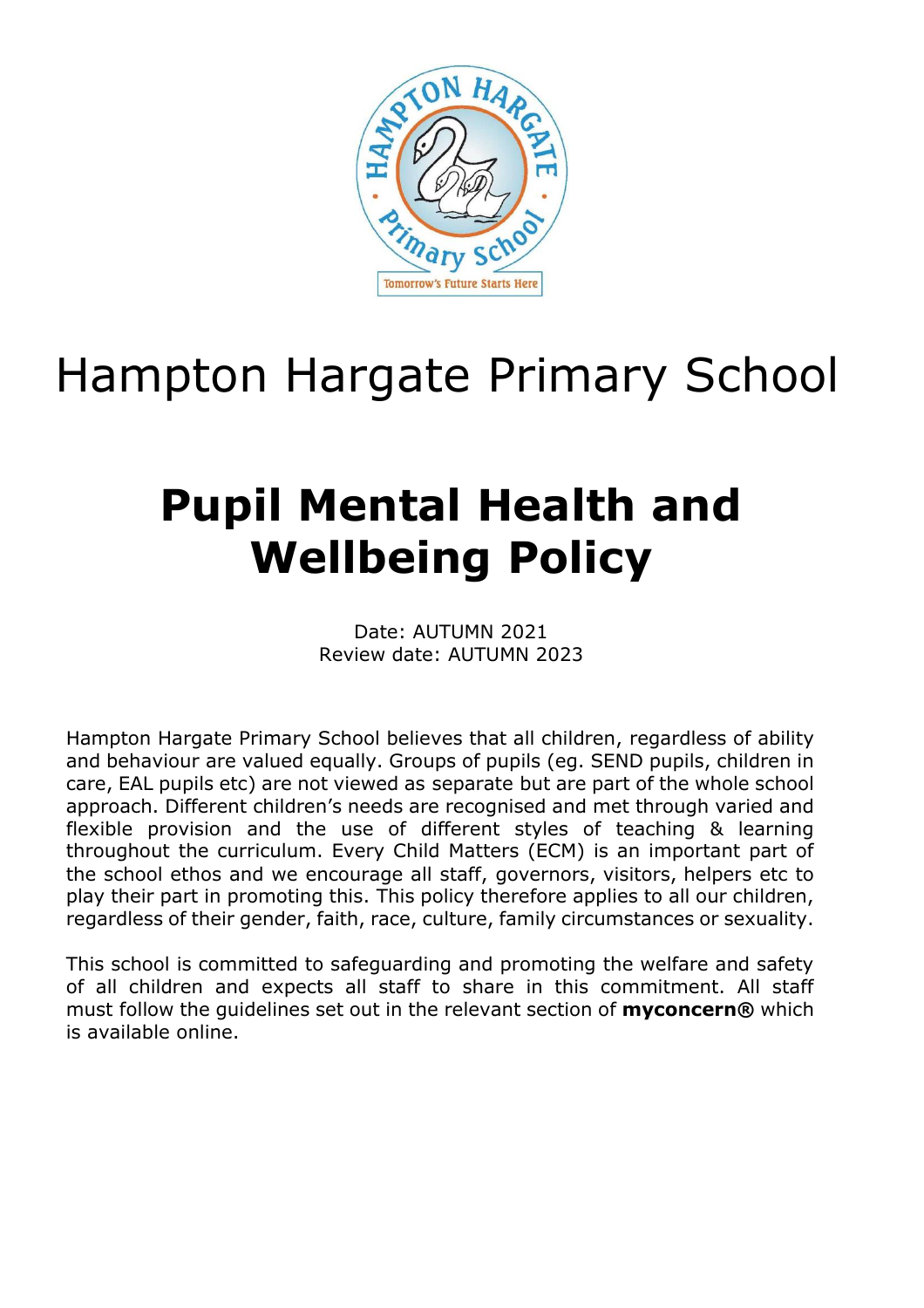## **Policy Statement**

*Mental health is a state of well-being in which every individual realises his or her own potential, can cope with the normal stressesof life, can work productively and fruitfully, and is able to make a contribution to her or his community. (World Health Organization)*

At our school, we aim to promote positive mental health for every member of our staff and pupils. We pursue this aim using both universal, whole school approachesand specialised, targeted approaches aimed at vulnerable pupils.

In addition to promoting positive mental health, we aim to recognise and respond to mental ill health. In an average classroom, three children will be suffering from adiagnosable mental health issue. By developing and implementing practical, relevant and effective mental health policies and procedures we can promote asafe and stable environment for students affected both directly and indirectly by mental ill health.

# **At our school we:**

- help children to understand their emotions and feelings better
- help children feel comfortable sharing any concerns or worries
- help children socially to form and maintain relationships
- promote self-esteem and ensure children know that they count
- encourage children to be confident and 'dare to be different'
- help children to develop emotional resilience and to manage setbacks

# **We promote a mentally healthy environment through:**

- Promoting our school values and encouraging a sense of belonging
- Promoting pupil voice and opportunities to participate in decision-making
- Celebrating academic and non-academic achievements
- Providing opportunities to develop a sense of worth through taking responsibility for themselves and others
- Providing opportunities to reflect
- Access to appropriate support that meets their needs

## **We pursue our aims through:**

- Universal, whole school approaches
- Support for pupils going through recent difficulties including bereavement
- Specialised, targeted approaches aimed at pupils with more complex or long-term difficulties including attachment disorder.

## **Scope**

This document describes the school's approach to promoting positive mental health and wellbeing. This policy is intended as guidance for all staff including non-teaching staff and governors.

This policy should be read in conjunction with our medical policy in cases where a student's mental health overlaps with or is linked to a medical issue and the SEND policy where a student has an identified special educational need.

## **The Policy Aims to:**

- Promote positive mental health in all staff and pupils
- Increase understanding and awareness of common mental health issues
- Alert staff to early warning signs of mental ill health
- Provide support to staff working with young people with mental health issues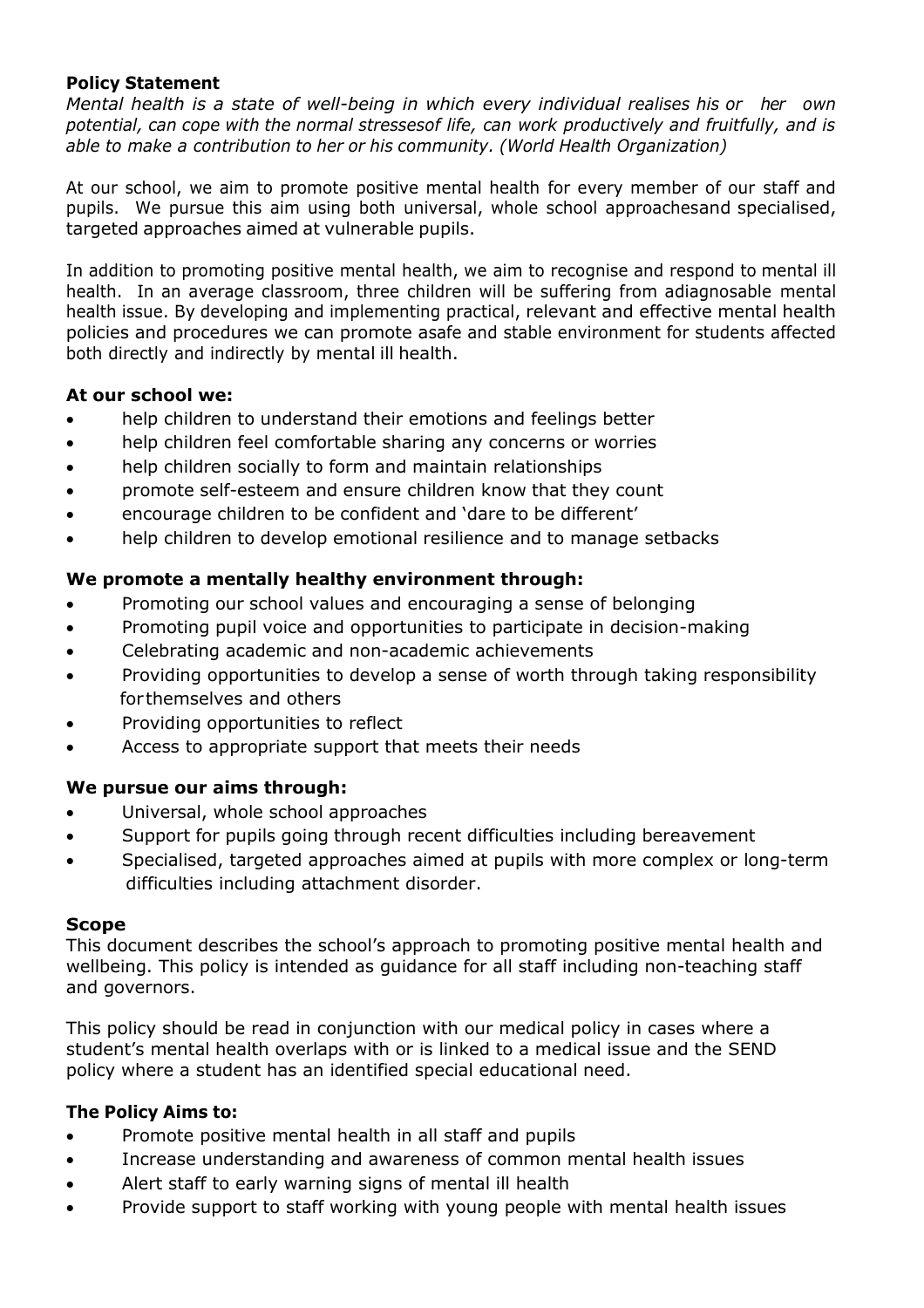• Provide support to pupils suffering mental ill health and their peers and parents or carers

## **Lead Members of Staff**

Whilst all staff have a responsibility to promote the mental health of students, staff with a specific, relevant remit include:

Mr A Lyons- Headteacher and Designated Safeguard Lead Mrs A Christophi- Mental Health Lead, Senco and Safeguarding Lead Miss E Porter- Mental Health Lead, Senco and Deputy Safeguarding Lead Mrs R Wilding- Deputy Safeguarding Lead Miss A Cross & Miss R Kelly - PHSE lead Mr C O'Brien - Wellbeing Governor Miss S Moss- Deputy Head teacher and Deputy DSL Mrs Gardiner and Mrs Barrett – Family and Pupil Wellbeing Support

Any member of staff who is concerned about the mental health or wellbeing of a pupil should speak to the mental health lead in the first instance. If there is a fear that the pupil is in danger of immediate harm then the normal child protection procedures should be followed with an immediate referral to the designated child protection officer, the head teacher or the designated governor. If the student presents a medical emergency then the normal procedures for medical emergencies should be followed, including alerting the first aid staff and contacting the emergency services if necessary.

Where a referral to CAMHS is appropriate, this will be led and managed by Mrs Christophi and Miss Porter Mental Health Lead and SENCO. Guidance about referring to CAMHS will be discussed with Mental Health Support Practioners and parents.

#### **Individual Care Plans**

It is helpful to draw up an individual care plan for pupils causing concern or who receive a diagnosis pertaining to their mental health. This should be drawn up involving the pupil, the parents and relevant health professionals. This can include:

- Details of a pupil's condition
- Special requirements and precautions
- Medication and any side effects
- What to do and who to contact in an emergency
- The role the school can play

## **Teaching about Mental Health**

The skills, knowledge and understanding needed by our students to keep themselves and others physically and mentally healthy and safe are included as part of our developmental PSHE curriculum.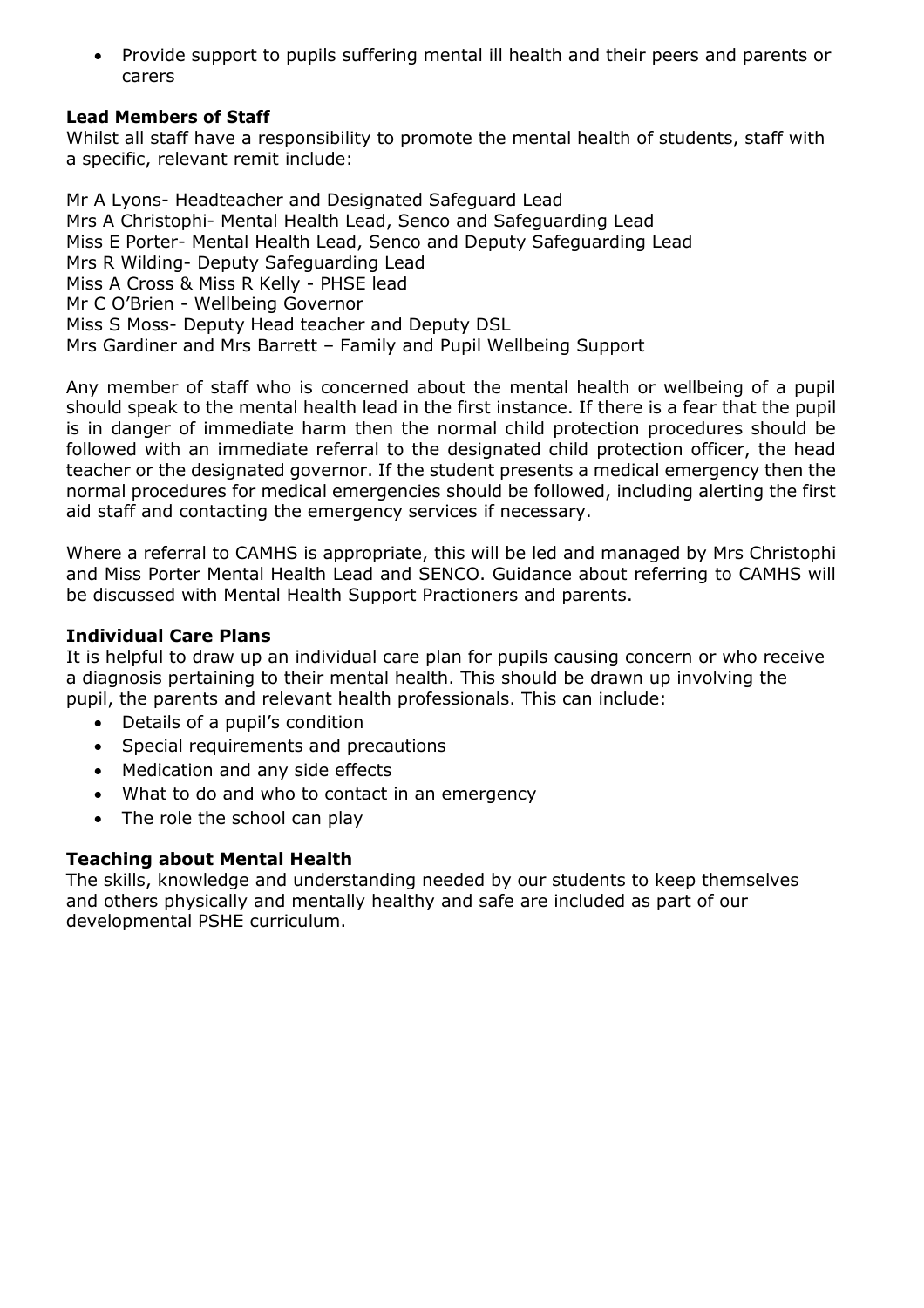The specific content of lessons will be determined by the specific needs of the cohort we're teaching but there will always be an emphasis on enabling pupils to develop the skills, knowledge, understanding, language and confidence to seek help, as needed, for themselves or others.

We will follow the Cambridgeshire Scheme of Work to ensure that we teach mental health and emotional wellbeing issues in a safe and sensitive manner which helps rather than harms.

## **Signposting**

We will ensure that staff, pupils and parents are aware of sources of support within school and in the local community.

We will display relevant sources of support in communal areas such as common rooms and toilets and will regularly highlight sources of support to students within relevant parts of the curriculum. Whenever we highlight sources of support, we will increase the chance of student help-seeking by ensuring students understand:

- What help is available
- Who it is aimed at
- How to access it
- Why to access it
- What is likely to happen next

# **Warning Signs**

School staff may become aware of warning signs which indicate a student is experiencing mental health or emotional wellbeing issues. These warning signs should always be taken seriously and staff observing any of these warning signs should communicate their concerns with our Mental Health Leads Mrs Christophi or Miss Porter.

Possible warning signs include:

- Physical signs of harm that are repeated or appear non-accidental
- Changes in eating or sleeping habits
- Increased isolation from friends or family, becoming socially withdrawn
- Changes in activity and mood
- Lowering of academic achievement
- Talking or joking about self-harm or suicide
- Abusing drugs or alcohol
- Expressing feelings of failure, uselessness or loss of hope
- Changes in clothing e.g. long sleeves in warm weather
- Secretive behaviour
- Skipping PE or getting changed secretively
- Lateness to or absence from school
- Repeated physical pain or nausea with no evident cause
- An increase in lateness or absenteeism

# **Managing disclosures**

A pupil may choose to disclose concerns about themselves or a friend to any member of staff so all staff need to know how to respond appropriately to a disclosure.

If a pupil chooses to disclose concerns about their own mental health or that of a friend to a member of staff, the member of staff's response should always be calm, supportive and non-judgemental.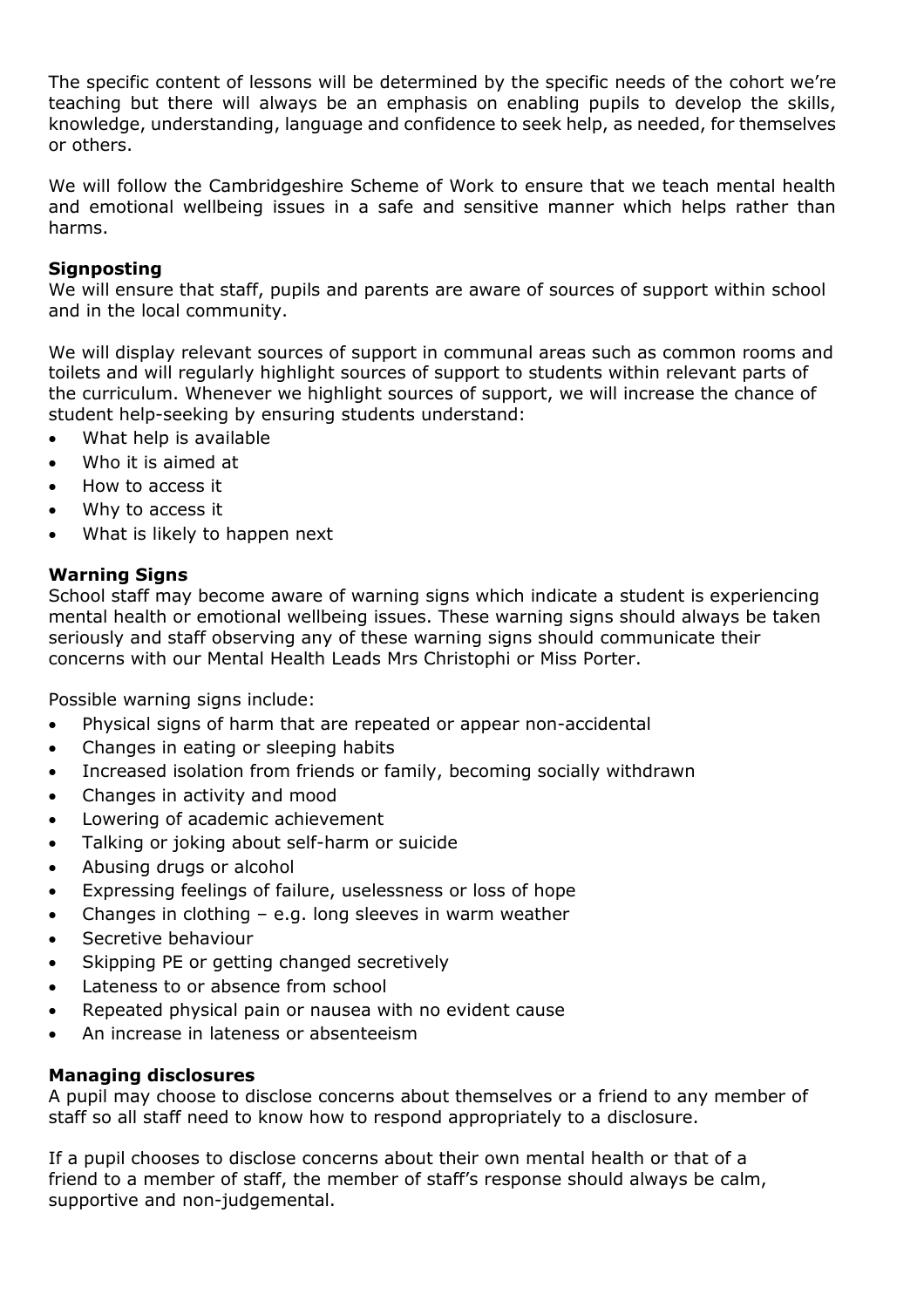Staff should listen rather than advise and our first thoughts should be of the pupil's emotional and physical safety rather than of exploring 'Why?' For more information about how to handle mental health disclosures sensitively also refer to the school's Safeguarding Policy

All disclosures should be recorded on My Concern and held on the pupil's confidential file. This written record should include:

- Date
- The name of the member of staff to whom the disclosure was made
- Main points from the conversation
- Agreed next steps

This information should be shared with the Mental Health Lead who will store the record appropriately on Safeguard and offer support and advice about next steps.

# **Confidentiality**

We should be honest with regard to the issue of confidentiality. If it is necessary for us to pass our concerns about a student on, then we should discuss with the student:

- Who we are going to talk to
- What we are going to tell them
- Why we need to tell them

We should never share information about a pupil without consulting or informing parents first. Ideally, we would receive their consent, though there are certain situations (e.g. where a pupil is at serious risk of harm) when information must always be shared with another member of staff and / or a parent.

It is always advisable to share disclosures with a colleague, usually the mental health lead, Mrs Christophi or Miss Porter. This helps to safeguard our own emotional wellbeing as we are no longer solely responsible for the student, it ensures continuity of care in our absence; and it provides an extra source of ideas and support. We should explain this to the pupil and discuss with them who it would be most appropriate and helpful to share this information with.

Parents must always be kept informed and contacted at the earliest convenience.

If a child gives us reason to believe that there may be underlying child protection issues or safeguarding concerns, parents should not be informed, but the Designated Safeguarding Leads (as named above) must be informed immediately.

## **Working with Parents**

Where it is deemed appropriate to inform parents, we need to be sensitive in our approach. Before disclosing to parents we should consider the following questions (on a case by case basis):

- Can the meeting happen face to face? This is preferable.
- Where should the meeting happen? At school, at their home or somewhere neutral?
- Who should be present? Consider parents, the pupil and other members of staff.
- What are the aims of the meeting?

It can be shocking and upsetting for parents to learn of their child's issues and many may respond with anger, fear or upset during the first conversation. We should be accepting of this (within reason) and give the parent time to reflect.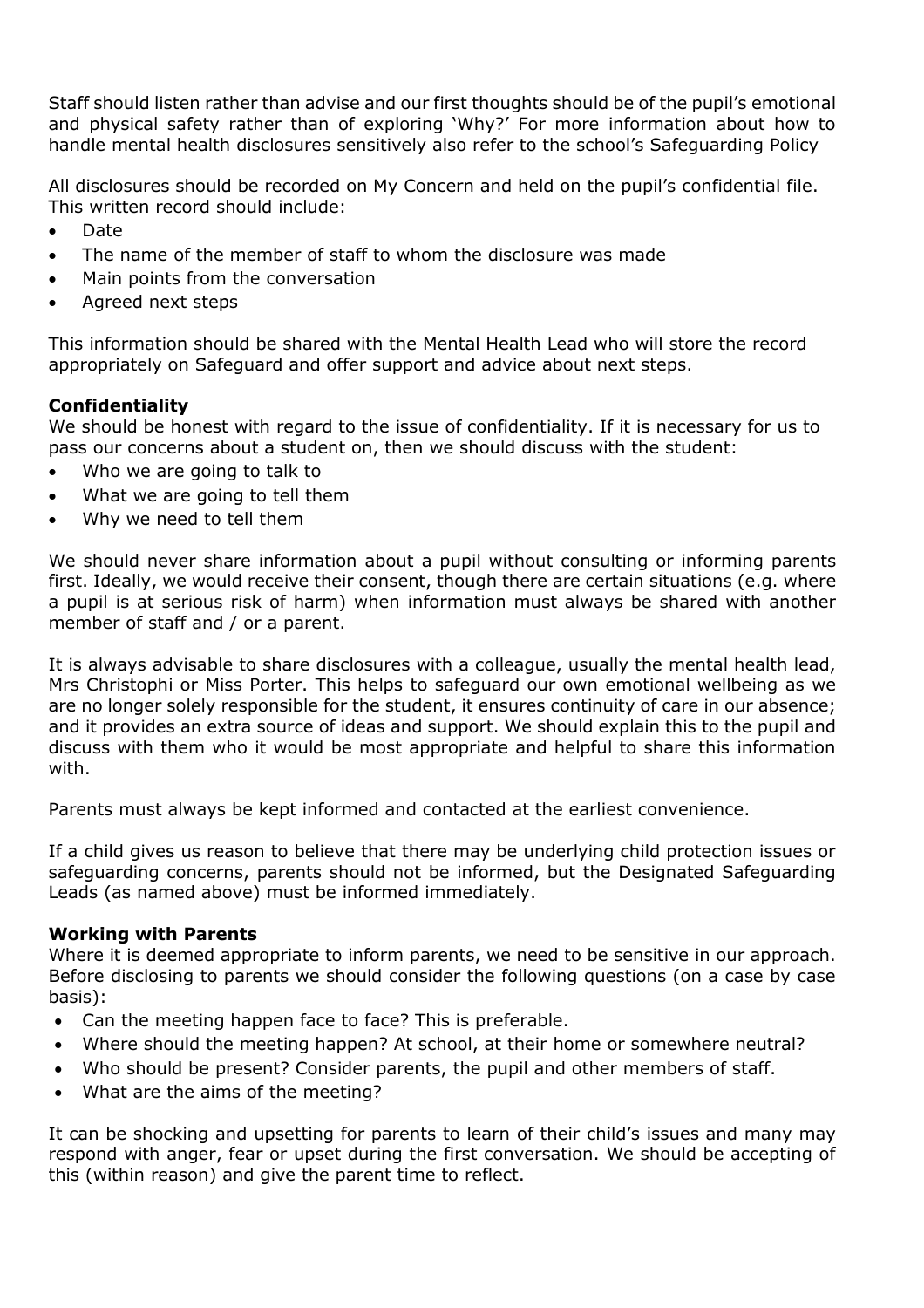We should always highlight further sources of information and give them leaflets to take away where possible as they will often find it hard to take much in whilst

coming to terms with the news that you're sharing. Sharing sources of further support aimed specifically at parents can also be helpful too, e.g. parent helplines and forums.

We should always provide clear means of contacting us with further questions and consider booking in a follow-up meeting or phone call right away as parents often have many questions as they process the information. Finish each meeting with agreed next steps and always keep a brief record of the meeting on the child's confidential record.

# **Working with All Parents**

Parents are often very welcoming of support and information from the school about supporting their children's emotional and mental health. In order to support parents, we will:

- Highlight sources of information and support about common mental health issues on our school website
- Ensure that all parents are aware of who to talk to, and how to go about this, if they have concerns about their own child or a friend of their child
- Make our mental health policy easily accessible to parents
- Share ideas about how parents can support positive mental health in their children through our regular information evenings
- Keep parents informed about the mental health topics their children are learning about in PSHE and share ideas for extending and exploring this learning at home

# **Support for Pupils**

All pupils will be able to access a range of support within the school. All Year groups have a Year Leader as well as the pupil's class teacher.

- Each classroom has a Worry Box for pupils to communicate with the teacher. PHSE lesson support the teaching of wellbeing and mental health as well Circle Time. Assemblies are also used to reinforce positive messages.
- Pupils and Staff can refer to the Peace Corners, where we can provide a quiet space to carry out some mindfulness activities.
- Each class has Worry Monsters where children are encouraged to indicate how they are feeling at various points in the day.
- Pupils can request to leave the class and find an adult who will make time to listen to pupil's concerns and worries.
- Pupils who need further professional and medical support will be referred to CAMHS via GP or through YouNited.
- Ensure that all parents are aware of who to talk to, and how to go about this, if they have concerns about their own child or a friend of their child
- Make our mental health policy easily accessible to parents
- Share ideas about how parents can support positive mental health in their children through our regular information evenings
- Keep parents informed about the mental health topics their children are learning about in PSHE and share ideas for extending and exploring this learning at home

## **Supporting Peers**

When a pupil is suffering from mental health issues, it can be a difficult time for their friends. Friends often want to support but do not know how. In the case of self-harm or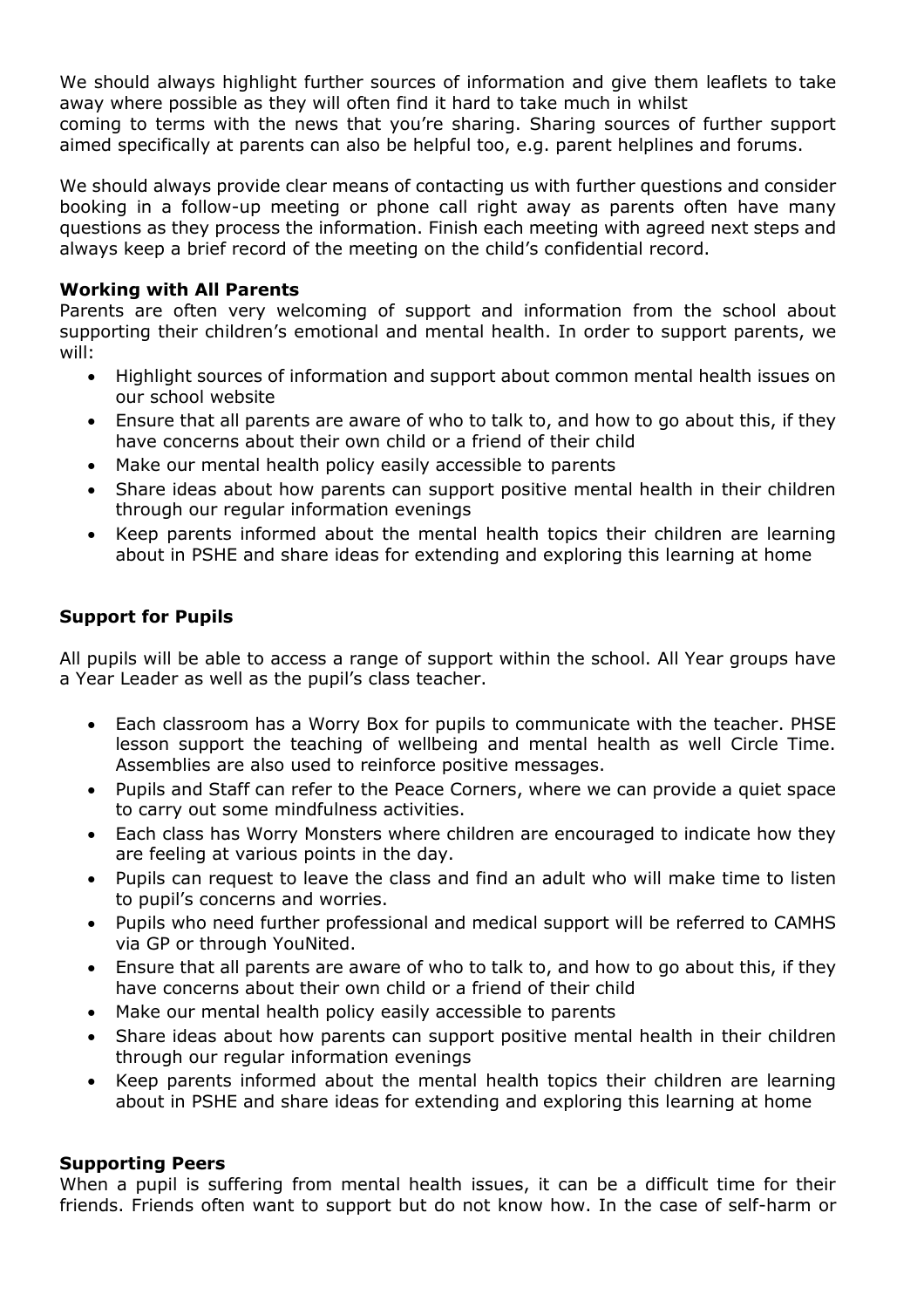eating disorders, it is possible that friends may learn unhealthy coping mechanisms from each other. In order to keep peers safe, we will consider on a case by case basis which friends may need additional support. Support will be provided either in one to one or group settings and will be guided by conversations with the student who is suffering and their parents with whom we will discuss:

- What it is helpful for friends to know and what they should not be told
- How friends can best support
- Things friends should avoid doing or saying which may inadvertently cause upset
- Warning signs that their friend may need help (e.g. signs of relapse)

Additionally, we will want to highlight with peers:

- Where and how to access support for themselves
- Safe sources of further information about their friend's condition
- Healthy ways of coping with the difficult emotions they may be feeling

Examples of good practice may include:

- organising whole-school or year group assemblies to discuss specific mental health and wellbeing issues
- arranging for external speakers to visit and discuss topical issues such as the use of social media or the impact of body image
- using key dates such as Mental Health Awareness Week and World Mental Health Day as opportunities to raise the profile of mental health
- holding designated health and wellbeing days, organising activities across the curriculum
- dedicating time to celebrate pupils'academic and extracurricular achievements
- including pupil wellbeing in lesson observation criteria for teaching staff
- running yoga after school club or mindfulness sessions to prepare pupils for a relaxed day
- using displays and bulletins to signpost pupils to sources of support
- organising a tutor programme so that pupils have regular opportunities to discuss mental health issues in small groups.

## **Training**

As a minimum, all staff will receive regular training about recognising and responding to mental health issues as part of their regular child protection training to enable them to keep students safe.

We will host relevant information on our virtual learning environment for staff who wish to learn more about mental health. The MindEd Learning Portal [\(www.minded.org.uk\)](http://www.minded.org.uk/) provides free online training suitable for staff wishing to know more about a specific issue.

Training opportunities for staff who require more in-depth knowledge will be considered as part of our performance management process and additional CPD will be supported throughout the year where it becomes appropriate due developing situations with one or more students.

Where the need to do so becomes evident, we will host twilight training sessions for all staff to promote learning or understanding about specific issues related to mental health.

Suggestions for individual, group or whole school CPD should be discussed with members of the senior leadership and mental health leads in school.